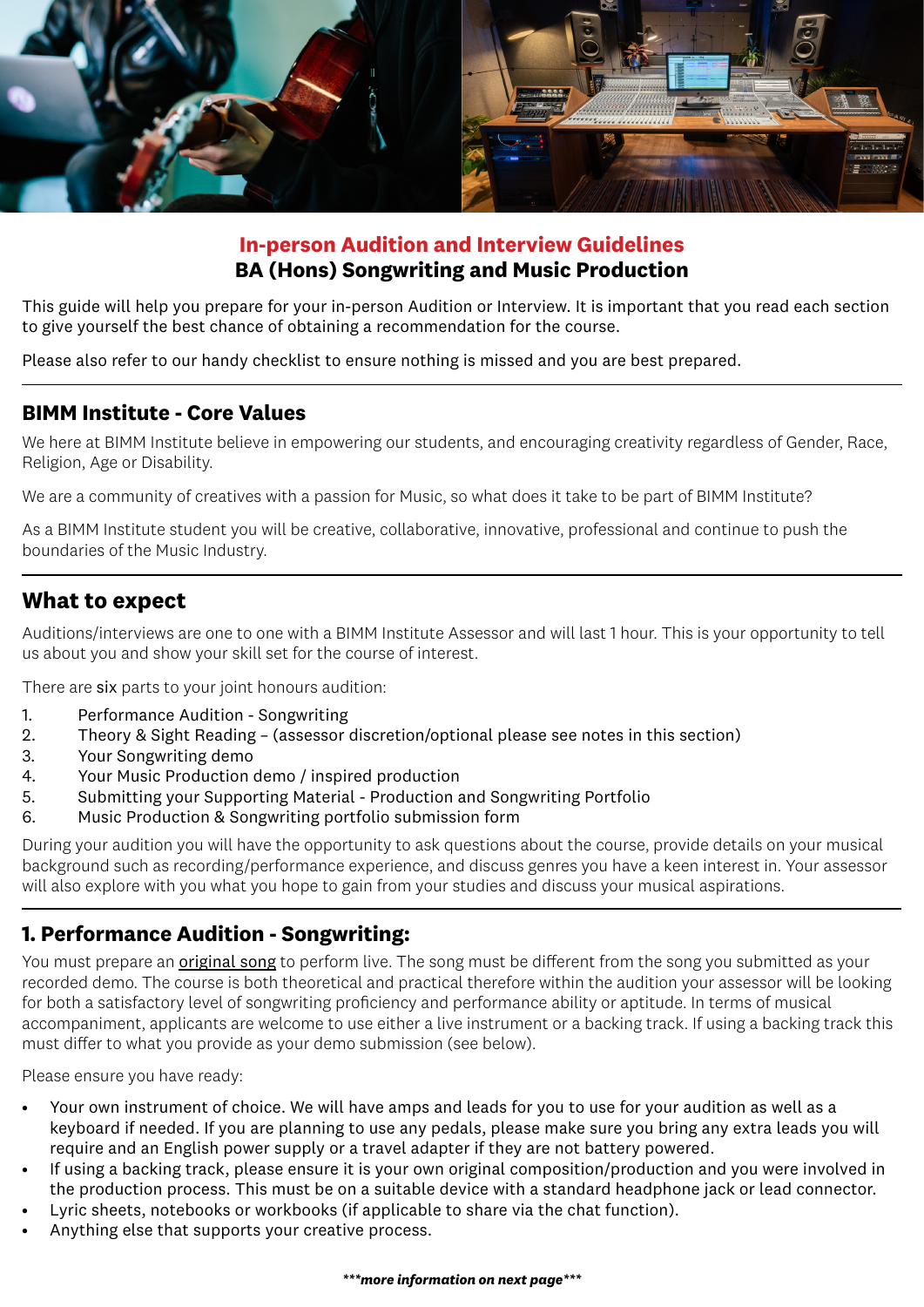# **2. Theory & Sight Reading**

You will be asked to work through some sight reading and music theory-based exercises in order to gauge your musical knowledge and aptitude.

**THEORY** - You will be asked to demonstrate your understanding/level of music theory knowledge. If appropriate, you will be asked some questions on time signatures and intervals.

**SIGHT READING** - You will be asked to demonstrate your understanding/level of notation reading. If appropriate, you will work through a short sight-reading piece with the assessor.

**It is important to note** that successful completion of your audition **does not** rely on these elements. We look at all aspects presented by applicants when deciding on making the appropriate course recommendation.

## **3. Your Songwriting Demo:**

We also require you to submit in advance a multi-track demo recording of a fully realized song. Your demo:

- Does not have to be mastered.
- Should have at least two tracks on the demo creating the whole song.
- Should be different to the song you will perform live in the audition.

A multi-track recording can constitute as a 'live' demo recorded in a studio arranged by the candidate OR a D.A.W. home demo that clearly shows arrangement and programming skills**.**

## **4. Your Music Production demo / inspired production**

You must submit one example of your Music Production work. Please be sure that:

- Your track is at least 3 minutes long
- You have programmed and mixed the track yourself
- Any recorded elements have been managed by you (studio collaborations are permitted)

You do not necessarily have to have played any of the instruments recorded however, you will be expected to discuss your demos in depth with the assessor such as mixing and producing techniques. Your demos will be marked on:

- Quality of sequenced material
- Ability to explain your work
- Quality of recorded material (if applicable)
- Quality of mix and arrangement

In support of your production work, we strongly recommend submitting screenshots showing applicable aspects of your work-flow via the Supporting Material form on page 2 of these guidelines - for ease of upload a sharing a weblink we recommend using the image file sharing website Imgur. This could include chain signals, arrangement views, mixing, programming, synthesis, audio recording etc.

#### **Your Inspirational Production Piece**

The assessor will want to discuss with you what production styles and techniques you find interesting and inspiring so, for this reason please include a link of one of your favourite productions on the submission form. This could be a production with a music element that you really like, a track where you feel that mixing or programming is interesting or simply just really good!

This piece can be a song, or music from a game or film – there are no limitations but please be aware this piece should be the work of an established artist or industry professional and not your own. You may also provide a track where you have questions on the production but please be prepared to discuss your own view on why you find the track's production or technique interesting.